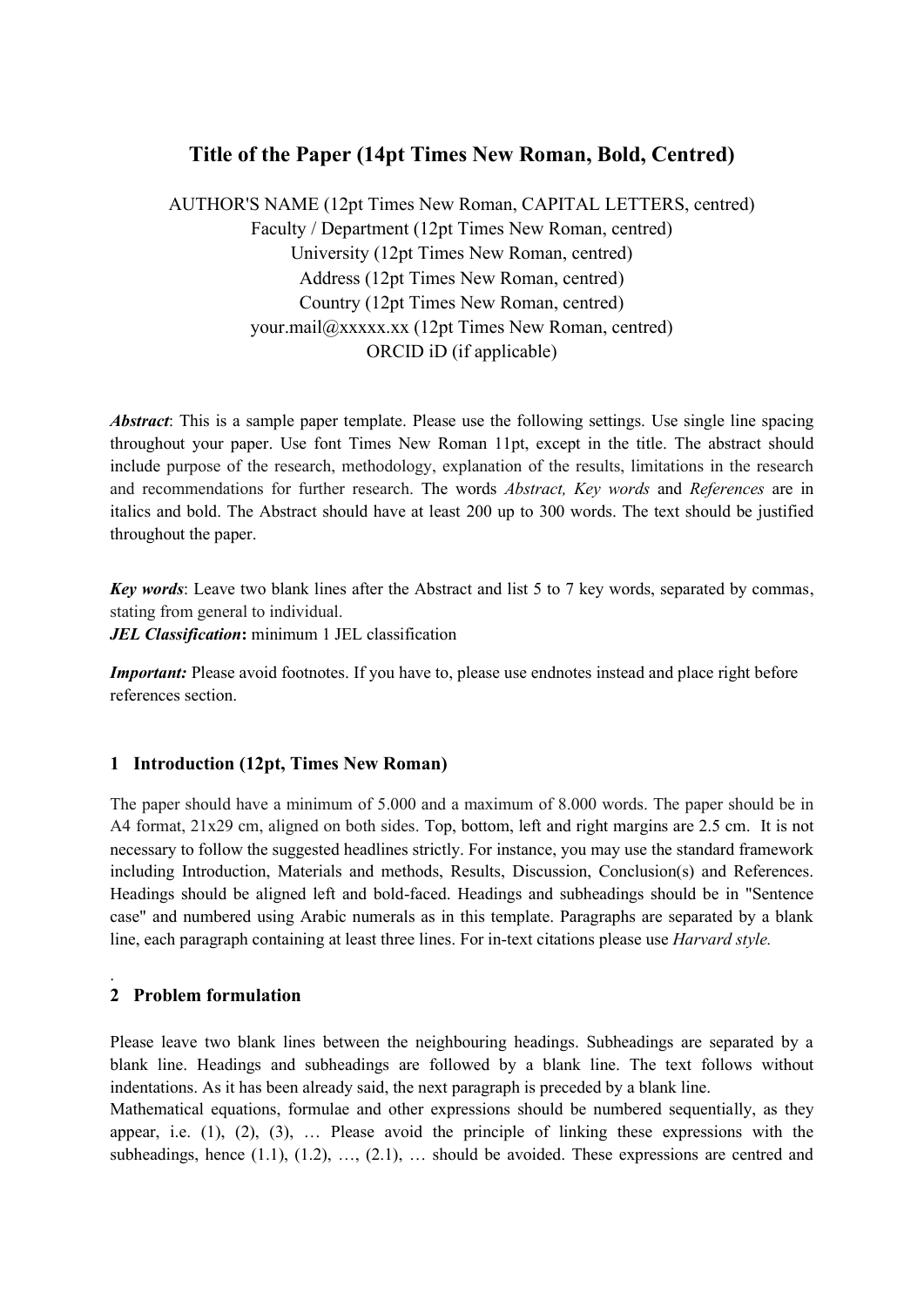separated by one blank line from the preceding and following text. The same goes for a series of expressions – they are separated following the same principle.

# **2.1 Subheading (12pt, Times New Roman)**

For subheadings use 12pt Times New Roman, bold. Subheadings should be in "Sentence case", aligned left and numbered using Arabic numerals. Make sure your subheading is not left isolated at the bottom of the page.

#### **2.1.1 Subheading (11pt, Times New Roman)**

If it is necessary to further distribute the text, you can introduce subheadings in Times New Roman 11pt, aligned to the left side and bold-faced. Further distribution is not recommended and will not be accepted.

# **3 Results**

Figures and tables should be inserted as close as possible to the position where they are first referenced. Use Arabic numerals: Figure 1, Figure 2, Figure 3, …., Table 1, Table 2, Table 3, …. Each figure / table should be accompanied by a reference (caption / legend) with sufficient description so that the figure / table is understandable without reading the text. Figures are centred and so are their references below them. Tables and their references are also centred but the references are placed under the tables. In case your paper significantly deviates from these guidelines, the secretary of the journal will warn you and ask you to adjust the formatting. If your paper fails to comply with the required format again, it can not be published in the journal.

# **4 Conclusion**

All references, within the main text and within the list of references, are cited according to the Harvard reference system, sorted alphabetically. This sample paper template features only the most common items in the list of References. When authors are quoted in the text (for example, et al.), all authors should be listed in the Reference list. Please follow these guidelines as closely as possible so that we could ensure uniform quality of the published work. Thank you for your cooperation and contribution.

# **Acknowledgment**

Include any acknowledgement right before the references section (if applicable). Also, if research was funded by an organization / institution, please write the acknowledgement here

# *References*:

Boughton, J. M. (2002) The Bretton Woods Proposal: An Indepth Look, *Political Science Quarterly*, 42 (6), pp. 564‐578.